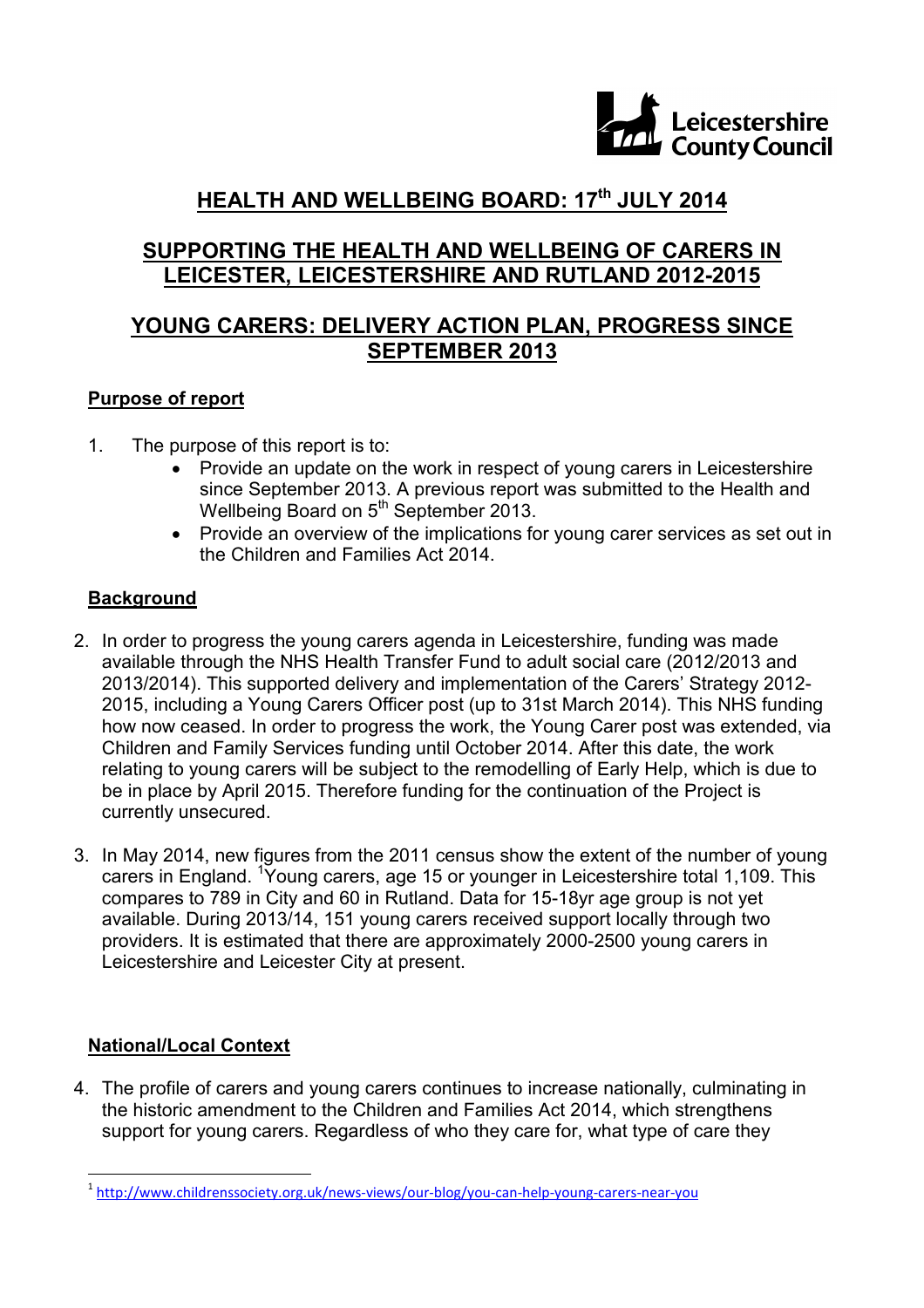provide or how often, all young carers now have a right to a local authority assessment of their support needs. This includes regard for young carers' needs/wishes in relation to education, training, recreation or work.

- 5. In addition, there has been improved alignment of legislation relating to children and young people within the Care Act 2014. Both Acts refer to the 'whole family' approach to assessment of carers (young or older) and their cared-for relative and for the first time provision for the smooth transition of young carers to adult carer services is referenced.
- 6. Both Acts will become law in April 2015. The Care Act guidance/legislation has been released for consultation (June-August 2014) and can be found at https://www.gov.uk/government/publications?departments%5B%5D=department-ofhealth Similar documentation for the Children and Families Act has not yet been made available.
- 7. Locally, plans are underway to align current young carer services provision, procedure and focus within both Children and Young People's Service and Adult and Communities Departments in preparation for the new statutory duties.

#### **Progress and Outcomes - September 2013 to date**

8. Significant progress has been made to improve outcomes for young carers:

#### **a) Identification and Recognition**

- The number of young people referred to Leicestershire County Council's commissioned young carer service (CareFree) for assessment increased by 50% from 44 in 2012/13 to 66 in 2013/2014, as a direct result of the Project. Referrals from Health increased from 13% to 23% during the same period. For full details of the 2013/14 young carer data provided by CareFree, please see Appendix One.
- A specific service for Young carers was re-commissioned (2014/15) to reflect the Carers Strategy and Early Help focus. Secondary and sibling carers are now eligible for services based on assessment of their need for support. (this contract is currently being re-examined in light of the Children and Families Act).
- A multi-agency training strategy is in development. To date this has included:
	- Two Multi Agency training days for staff from health, education ,and the voluntary sector March 2014 (75 attendees)
	- Since January 2014 a young carer module is included in school nurses training courses run by DeMontfort University.
- The launch of the Young Carer's Identification Card Scheme took place in March 2014, which included a short film produced by young carers, explaining how they feel about health services. This helped inspire the ID Card Scheme. http://www.salfordcvs.co.uk/news/salford-young-carers-film

During April –June 2014, 16 cards have been issued, all facilitated by young carer services. An increase in applications for young carers, assisted by adult health and social care practitioners, is needed to ensure the Scheme's success. For more information see -

http://www.leics.gov.uk/index/social\_services/asc\_support/asc\_carer/asc\_young\_ca rers/young\_carer/young\_carer\_id.htm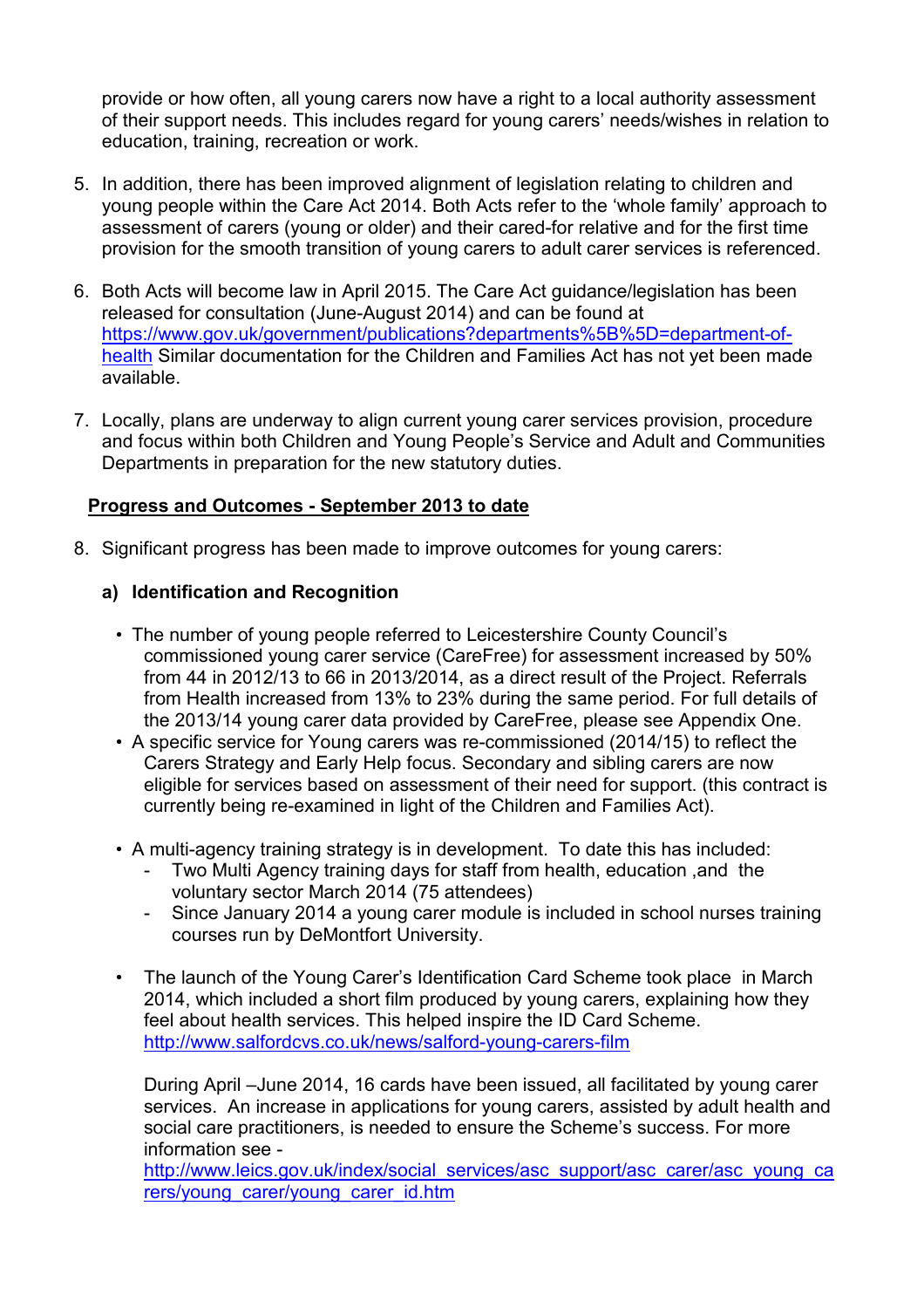The LSCB has nominated this Scheme for the national Children and Young People Now Award 2014.

#### **b) Realising and Releasing Potential**

• The establishment of a school young carer 'champions network'. To date twenty schools have active 'champions'. For details of which settings are participating, please see http://www.leics.gov.uk/index/social\_services/asc\_support/asc\_carer/asc\_young\_ca rers/young\_carer/young\_carer\_champions.htm

#### **c) Supporting Carers to Stay Healthy**

- Awareness raising of young carers issues, including support and referral pathways have been embedded into Leicestershire County Council's commissioned 'Carers Health and Wellbeing Service'.
- Questions have been designed to identify signs of young people caring have now been included in the Baseline Health Assessment Tool to be used by all School **Nurses**

#### **d) Early Intervention/ Prevention/ Information**

• There has been further development and production of accessible information and resources for practitioners and young carers/families from a multi-agency perspective. This includes new young carers pages on Leicestershire County Council web site, an information booklet on support services and publicity posters – see www.leics.gov.uk/young\_carer.

 All materials and links, including details of the Young Carer ID Cards Scheme have been made available through the multi-agency partnership to local authority teams, Leicestershire NHS Partnership Trust, University Hospital NHS Trust, HealthWatch and both CCG's. Information has also been made available to Districts, through Staying Healthy Forums. For example, as part of GP resources in Blaby - see http://www.blabystayinghealthy.co.uk/gp-resources

#### **Further Progress and Outcomes - July 2014-June 2015 (end of current Carers Strategy)**

- 9. The priority for the work is in preparation for the incoming legislation (Care Act/Children and Families Act). In addition, responsibilities for the multi-agency young carer partnership include;
	- Input into the next Leicester, Leicestershire and Rutland Carers Strategy 2015-18. Initial plans have begun, with a view to the formation of a working party Autumn 2014.
	- Active Involvement of young carers in relation to the new Carers Strategy and any future commissioning decisions.
	- Increasing awareness and referrals to young carers services from Adult Services in both social care and health (in particular Adult Mental Health Services).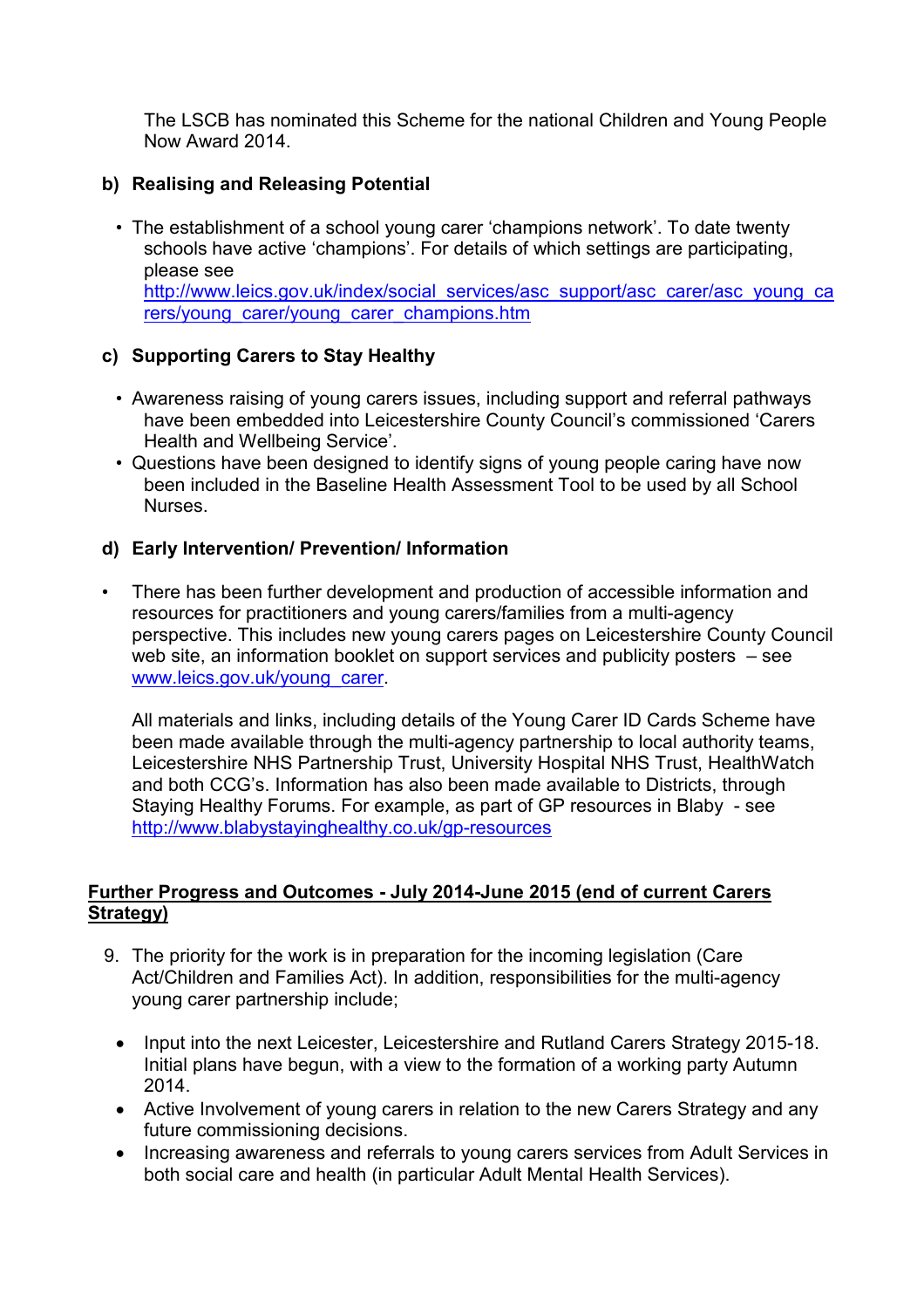• Improvement in 'transition' for young adult carers to adult services (with a particular emphasis on further education, training and employment)

# **Officer to Contact**

Amy Lewis, Young Carer Project Officer, Children and Family Services 01163056939 - amy.j.lewis@leics.gov.uk

#### **Appendices**

Appendix One - Barnardo's Results Reports Information 2014